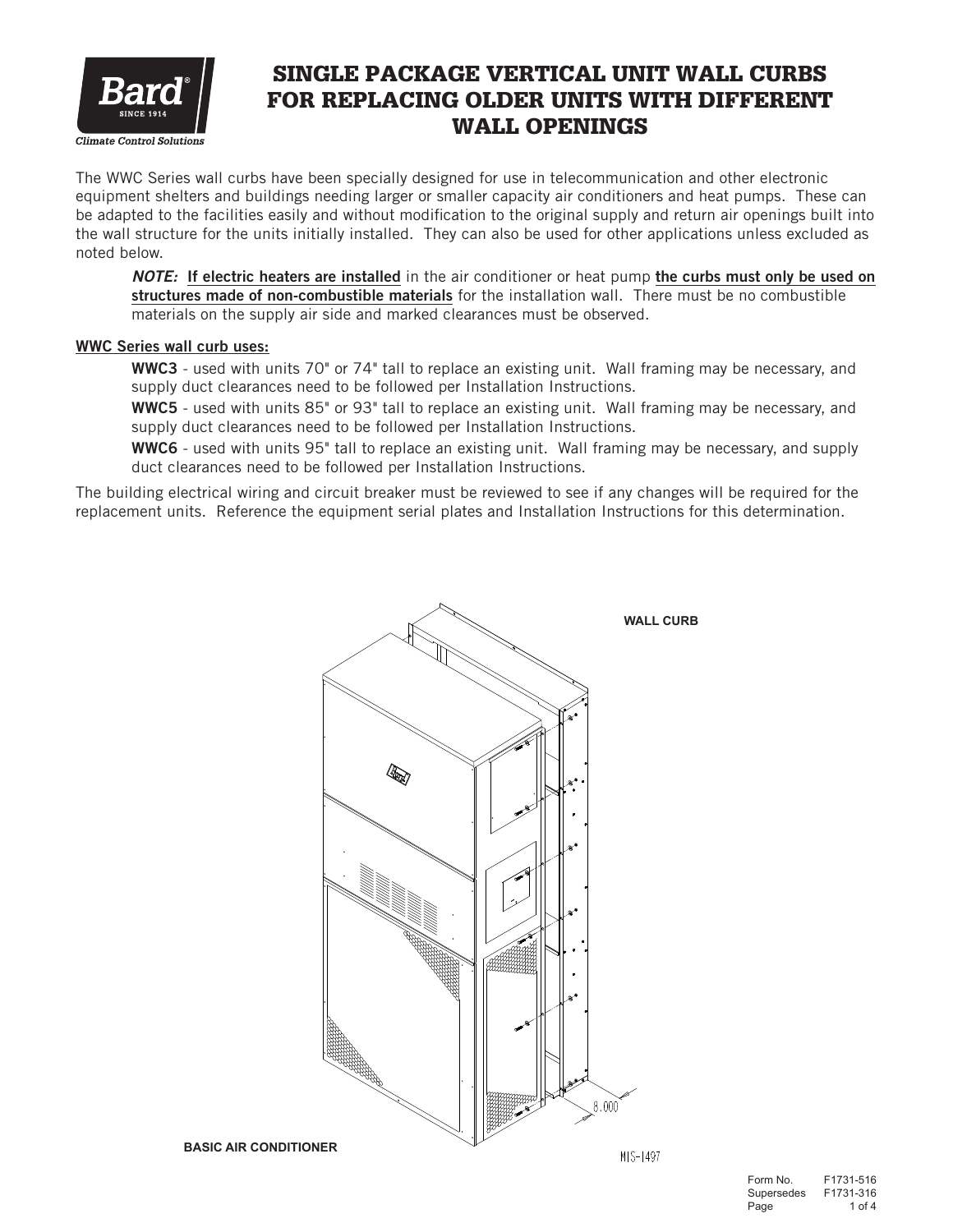

| <b>DIMENSIONS (Inches)</b> |  |         |          |         |        |    |  |  |
|----------------------------|--|---------|----------|---------|--------|----|--|--|
| <b>MODEL</b>               |  | B       |          |         |        |    |  |  |
| WWC3                       |  | 38 1/8  | 70 11/16 | 12 9/16 | 33     | 25 |  |  |
| WWC <sub>5</sub>           |  | 42 1/16 | 85       | 20 9/16 | 39 3/8 | 25 |  |  |
| WWC6                       |  | 42 1/16 | 95       | 20 9/16 | 39 3/8 | 35 |  |  |

MIS-2702 A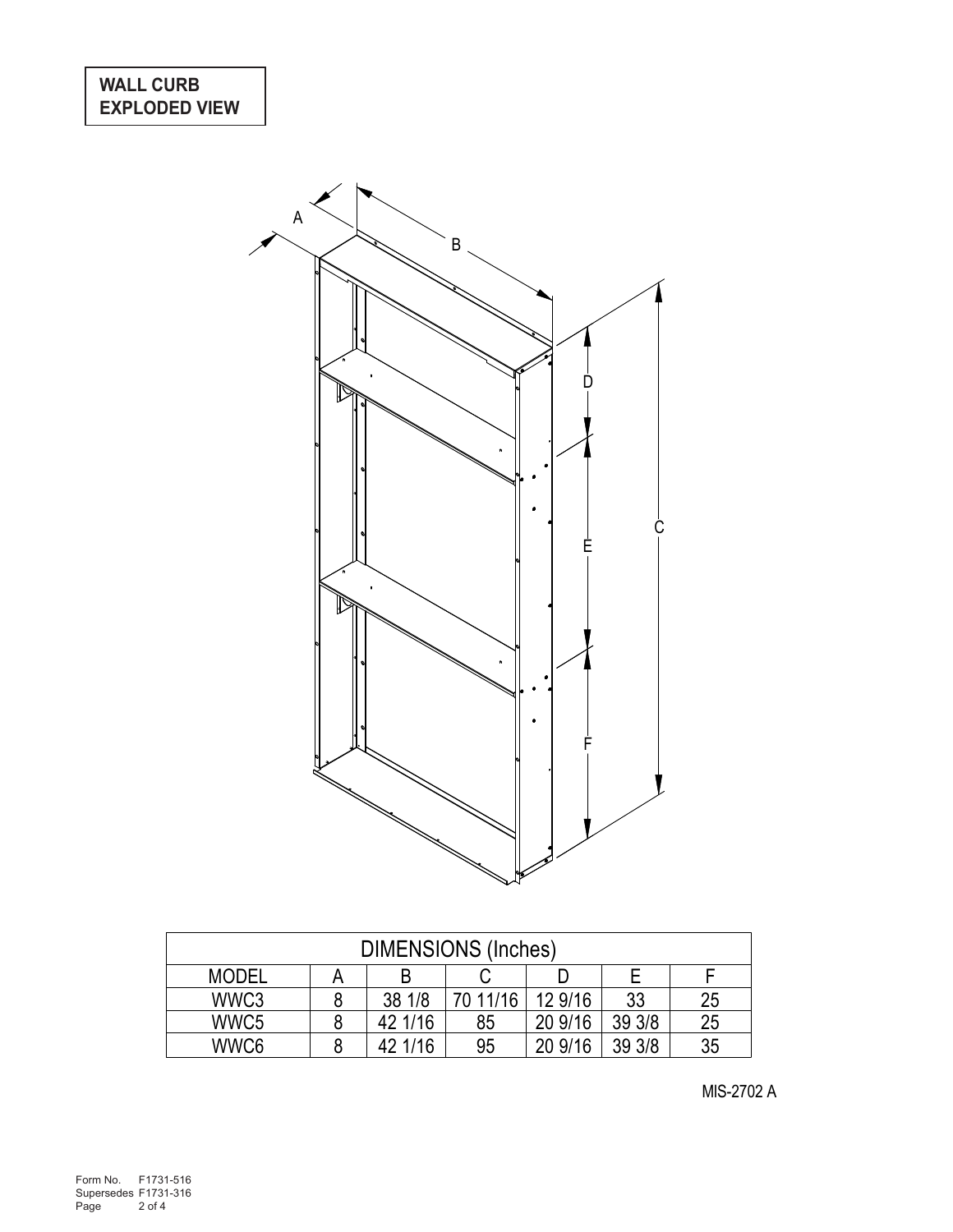## WALL MOUNTING DIMENSIONS FOR CURBS & UNIT UPGRADES